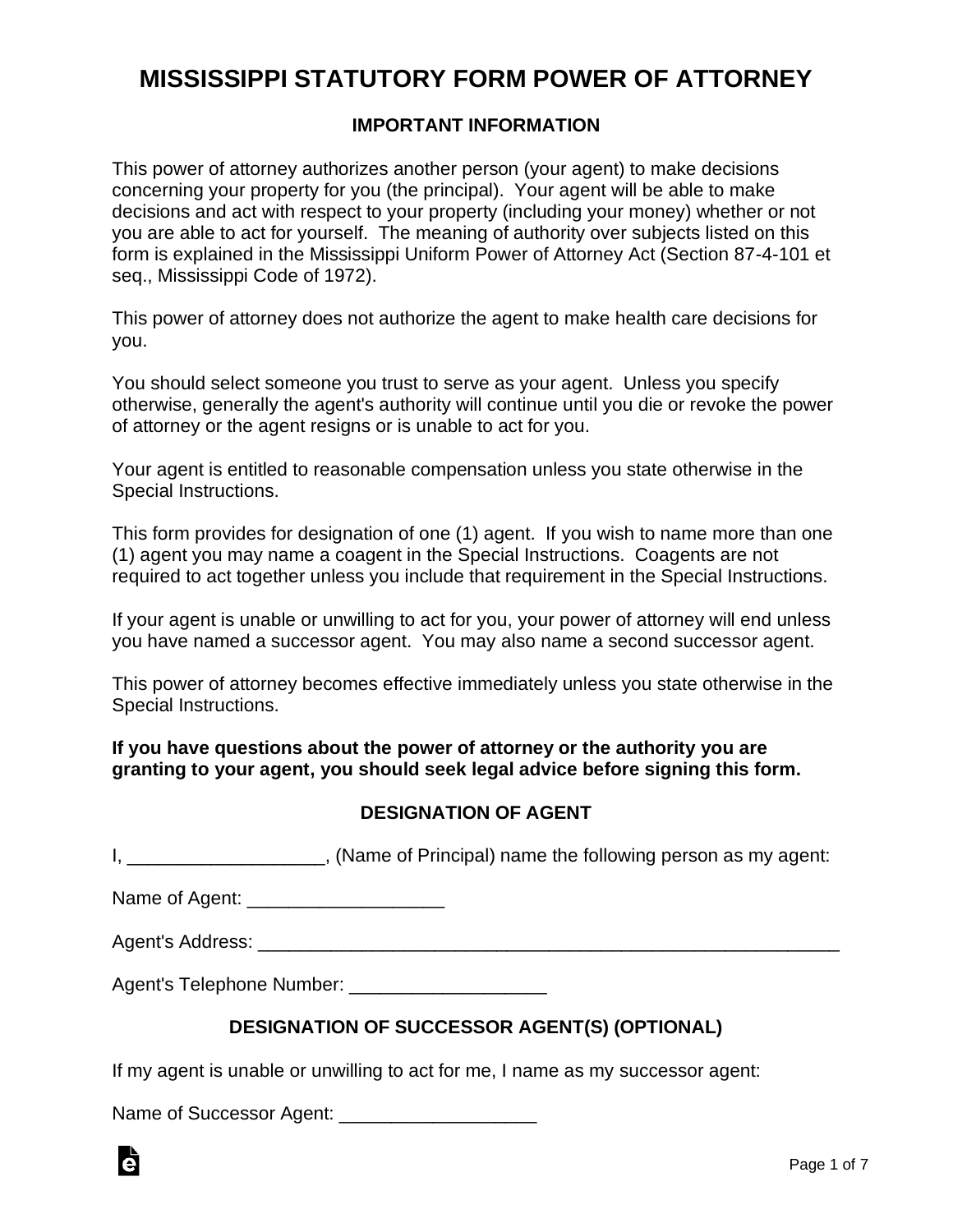| Successor Agent's Address: |  |  |
|----------------------------|--|--|
|                            |  |  |
|                            |  |  |

Successor Agent's Telephone Number: \_\_\_\_\_\_\_\_\_\_\_\_\_\_\_\_\_\_\_

| If my successor agent is unable or unwilling to act for me, I name as my second |  |  |  |
|---------------------------------------------------------------------------------|--|--|--|
| successor agent:                                                                |  |  |  |

Name of Second Successor Agent:  $\blacksquare$ 

| Second Successor Agent's Address: |  |
|-----------------------------------|--|
|                                   |  |

Second Successor Agent's Telephone Number: \_\_\_\_\_\_\_\_\_\_\_\_\_\_\_\_\_\_\_

# **GRANT OF GENERAL AUTHORITY**

I grant my agent and any successor agent general authority to act for me with respect to the following subjects as defined in the Mississippi Uniform Power of Attorney Act (Section 87-4-101 et seq., Mississippi Code of 1972):

(INITIAL each subject you want to include in the agent's general authority. If you wish to grant general authority over all of the subjects you may initial "All Preceding Subjects" instead of initialing each subject.)

- (\_\_\_) Real Property
- (\_\_\_) Tangible Personal Property
- (\_\_\_) Stocks and Bonds
- (\_\_\_) Commodities and Options
- (\_\_\_) Banks and Other Financial Institutions
- (\_\_\_) Operation of Entity or Business
- (\_\_\_) Insurance and Annuities
- (\_\_\_) Estates, Trusts, and Other Beneficial Interests
- (\_\_\_) Claims and Litigation
- (\_\_\_) Personal and Family Maintenance
- (\_\_\_) Benefits from Governmental Programs or Civil or Military Service
- (\_\_\_) Retirement Plans
- (\_\_\_) Taxes
- (\_\_\_) All Preceding Subjects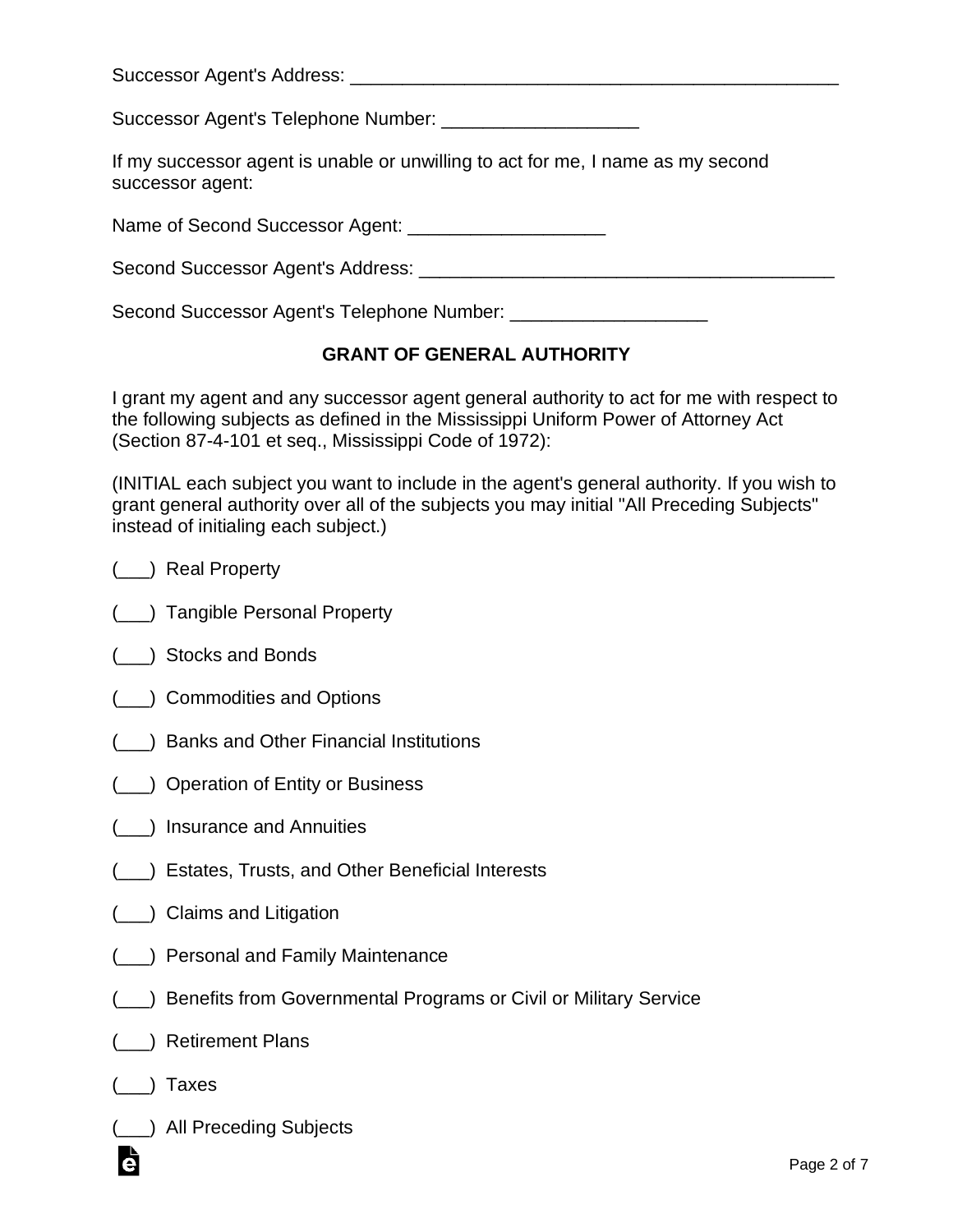# **GRANT OF SPECIFIC AUTHORITY (OPTIONAL)**

My agent MAY NOT do any of the following specific acts for me UNLESS I have INITIALED the specific authority listed below:

**(CAUTION: Granting any of the following will give your agent the authority to take actions that could significantly reduce your property or change how your property is distributed at your death. INITIAL ONLY the specific authority you WANT to give your agent.)**

(\_\_\_) Create, amend, revoke, or terminate an inter vivos trust

(\_\_\_) Make a gift, subject to the limitations of the Mississippi Uniform Power of Attorney Act (Section 87-4-217, Mississippi Code of 1972) and any special instructions in this power of attorney

(\_\_\_) Create or change rights of survivorship

(\_\_\_) Create or change a beneficiary designation

(\_\_\_) Authorize another person to exercise the authority granted

under this power of attorney

(\_\_\_) Waive the principal's right to be a beneficiary of a joint and survivor annuity, including a survivor benefit under a retirement plan

(\_\_\_) Exercise fiduciary powers that the principal has authority to delegate

(\_\_\_) Disclaim or refuse an interest in property, including a power of appointment

(\_\_\_) Make the agent an owner or joint owner of a deposit account.

# **LIMITATION ON AGENT'S AUTHORITY**

An agent that is not my ancestor, spouse, or descendant MAY NOT use my property to benefit the agent or a person to whom the agent owes an obligation of support unless I have included that authority in the Special Instructions.

# **SPECIAL INSTRUCTIONS (OPTIONAL)**

\_\_\_\_\_\_\_\_\_\_\_\_\_\_\_\_\_\_\_\_\_\_\_\_\_\_\_\_\_\_\_\_\_\_\_\_\_\_\_\_\_\_\_\_\_\_\_\_\_\_\_\_\_\_\_\_\_\_\_\_\_\_\_\_\_\_\_\_\_\_ \_\_\_\_\_\_\_\_\_\_\_\_\_\_\_\_\_\_\_\_\_\_\_\_\_\_\_\_\_\_\_\_\_\_\_\_\_\_\_\_\_\_\_\_\_\_\_\_\_\_\_\_\_\_\_\_\_\_\_\_\_\_\_\_\_\_\_\_\_\_ \_\_\_\_\_\_\_\_\_\_\_\_\_\_\_\_\_\_\_\_\_\_\_\_\_\_\_\_\_\_\_\_\_\_\_\_\_\_\_\_\_\_\_\_\_\_\_\_\_\_\_\_\_\_\_\_\_\_\_\_\_\_\_\_\_\_\_\_\_\_ \_\_\_\_\_\_\_\_\_\_\_\_\_\_\_\_\_\_\_\_\_\_\_\_\_\_\_\_\_\_\_\_\_\_\_\_\_\_\_\_\_\_\_\_\_\_\_\_\_\_\_\_\_\_\_\_\_\_\_\_\_\_\_\_\_\_\_\_\_\_

You may give special instructions on the following lines:

Ġ

**EFFECTIVE DATE**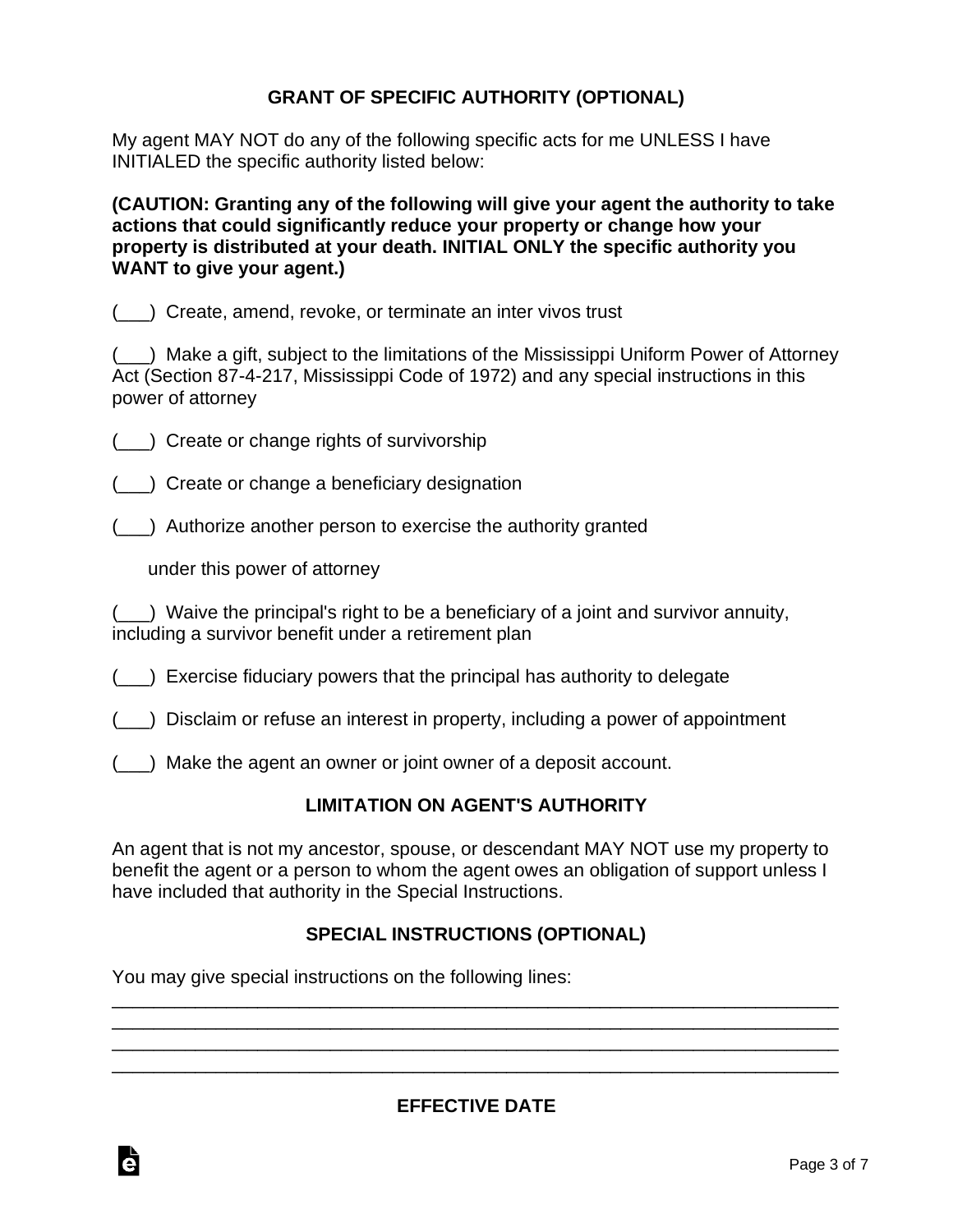This power of attorney is effective immediately unless I have stated otherwise in the Special Instructions.

# **NOMINATION OF CONSERVATOR OR GUARDIAN (OPTIONAL)**

If it becomes necessary for a court to appoint a conservator or guardian of my estate or conservator or of my person, I nominate the following person(s) for appointment:

Name of Nominee for conservator or guardian of my estate: \_\_\_\_\_\_\_\_\_\_\_\_\_\_\_\_\_\_\_\_\_\_

Nominee's Address: \_\_\_\_\_\_\_\_\_\_\_\_\_\_\_\_\_\_\_\_\_\_\_\_\_\_\_\_\_\_\_\_\_\_\_\_\_\_\_\_\_\_\_\_\_\_\_\_\_\_\_\_\_

Nominee's Telephone Number: \_\_\_\_\_\_\_\_\_\_\_\_\_\_\_\_\_\_\_

Name of Nominee for conservator or guardian of my person: \_\_\_\_\_\_\_\_\_\_\_\_\_\_\_\_\_\_\_\_\_\_

Nominee's Address: \_\_\_\_\_\_\_\_\_\_\_\_\_\_\_\_\_\_\_\_\_\_\_\_\_\_\_\_\_\_\_\_\_\_\_\_\_\_\_\_\_\_\_\_\_\_\_\_\_\_\_\_\_

Nominee's Telephone Number: \_\_\_\_\_\_\_\_\_\_\_\_\_\_\_\_\_\_\_

## **RELIANCE ON THIS POWER OF ATTORNEY**

Any person, including my agent, may rely upon the validity of this power of attorney or a copy of it unless that person knows it has terminated or is invalid.

#### **SIGNATURE AND ACKNOWLEDGMENT**

| County of _________________________________                                  |                |        |
|------------------------------------------------------------------------------|----------------|--------|
| This document was acknowledged before me on _____________________, 20____ by |                |        |
|                                                                              |                |        |
| Signature of Notary _________________________                                | (Seal, if any) |        |
|                                                                              |                |        |
|                                                                              |                |        |
| Ġ                                                                            |                | Page 4 |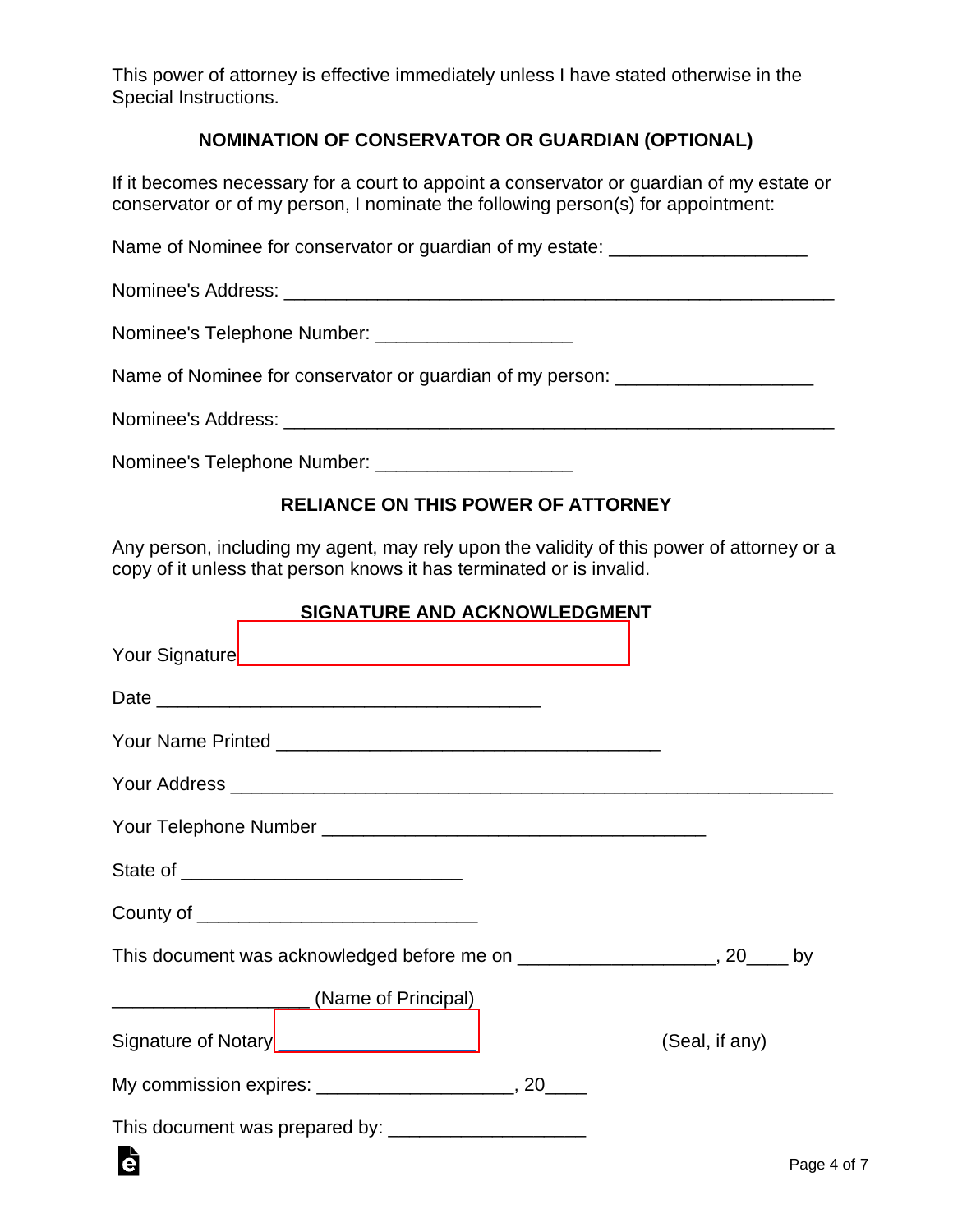## **IMPORTANT INFORMATION FOR AGENT**

## **Agent's Duties**

When you accept the authority granted under this power of attorney, a special legal relationship is created between you and the principal. This relationship imposes upon you legal duties that continue until you resign or the power of attorney is terminated or revoked. You must:

- (1) Do what you know the principal reasonably expects you to do with the principal's property or, if you do not know the principal's expectations, act in the principal's best interest;
- (2) Act in good faith;
- (3) Do nothing beyond the authority granted in this power of attorney; and
- (4) Disclose your identity as an agent whenever you act for the principal by writing or printing the name of the principal and signing your own name as "agent" in the following manner: \_\_\_\_\_\_\_\_\_\_\_\_\_\_\_\_\_\_\_\_\_\_\_\_\_\_\_\_\_\_\_\_\_\_\_\_\_\_\_\_\_\_\_\_\_\_\_\_\_\_\_\_

(Principal's Name) by (Your Signature) as Agent

Unless the special instructions in this power of attorney state otherwise, you must also:

- (1) Act loyally for the principal's benefit;
- (2) Avoid conflicts that would impair your ability to act in the principal's best interest;
- (3) Act with care, competence, and diligence;
- (4) Keep a record of all receipts, disbursements, and transactions made on behalf of the principal;
- (5) Cooperate with any person that has authority to make health care decisions for the principal to do what you know the principal reasonably expects or, if you do not know the principal's expectations, to act in the principal's best interest; and
- (6) Attempt to preserve the principal's estate plan if you know the plan and preserving the plan is consistent with the principal's best interest.

### **Termination of Agent's Authority**

You must stop acting on behalf of the principal if you learn of any event that terminates this power of attorney or your authority under this power of attorney. Events that terminate a power of attorney or your authority to act under a power of attorney include:

(1) Death of the principal;

Ġ

(2) The principal's revocation of the power of attorney or your authority;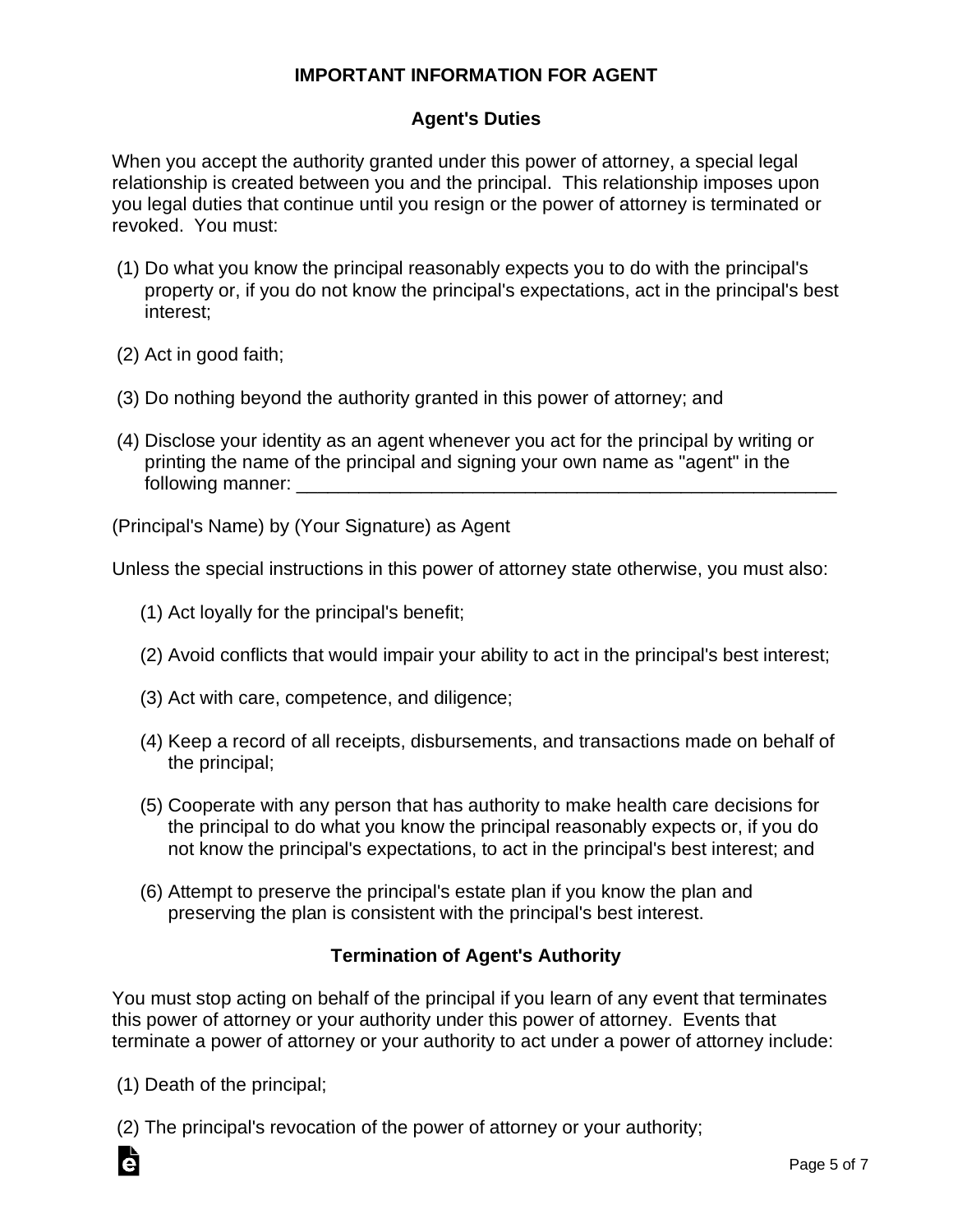- (3) The occurrence of a termination event stated in the power of attorney;
- (4) The purpose of the power of attorney is fully accomplished; or
- (5) If you are married to the principal, a legal action is filed with a court to end your marriage, or for your legal separation, unless the special instructions in this power of attorney state that such an action will not terminate your authority.

# **Liability of Agent**

The meaning of the authority granted to you is defined in the Mississippi Uniform Power of Attorney Act. If you violate the Mississippi Uniform Power of Attorney Act or act outside the authority granted, you may be liable for any damages caused by your violation.

**If there is anything about this document or your duties that you do not understand, you should seek legal advice.**